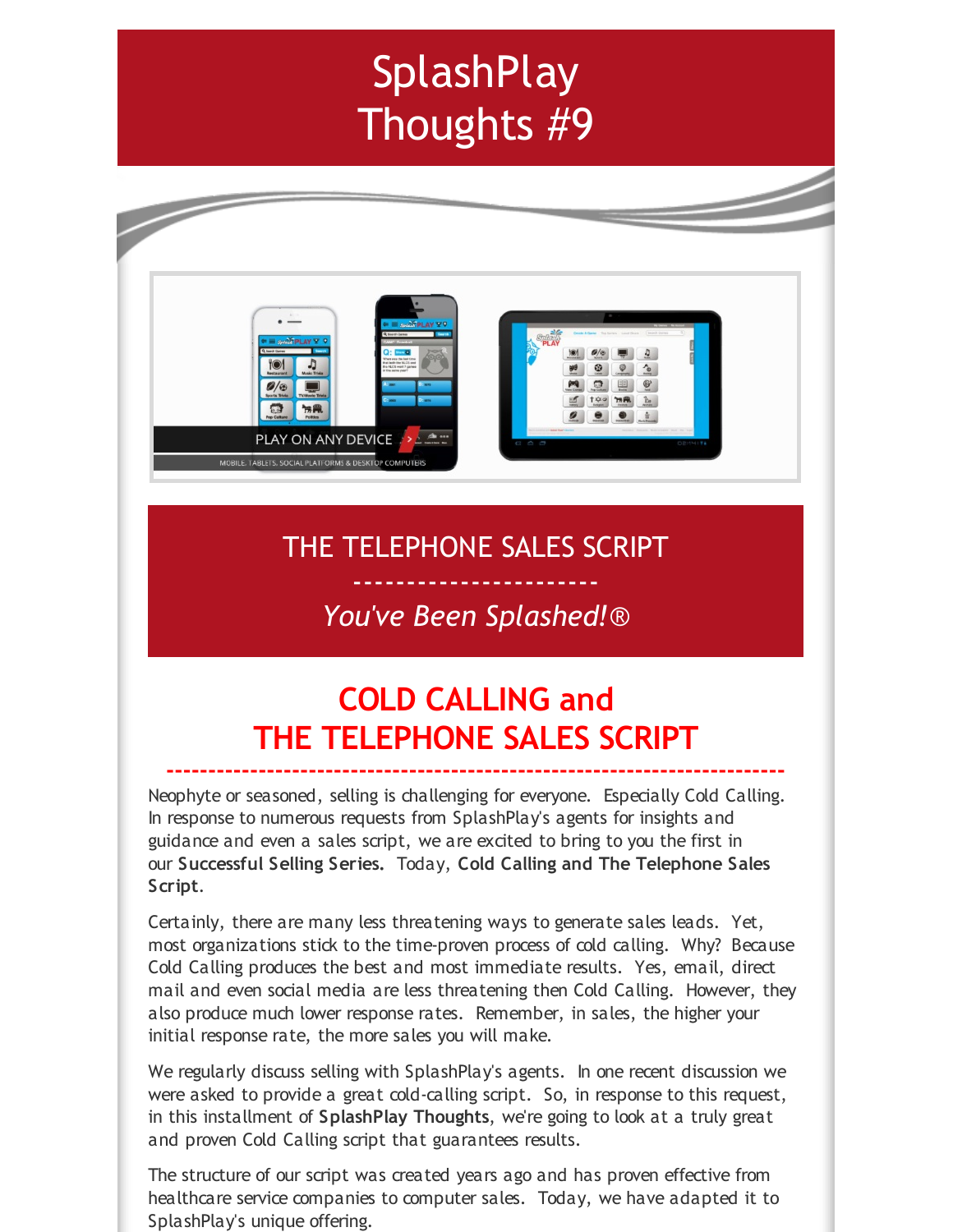Here is the script (in **Red**) with explanations of each element:

#### *Hi, Rebecca. Karen here from SplashPlay.*

*It's important to identify yourself immediately. People are generally polite and are less likely to hang up on someone they know. So, introduce yourself.*

#### *Rebecca, did I catch you at an OK time?*

*When cold calling, always demonstrate that you respect your prospect's time. This question is intended to demonstrate your respect and ensure them that you understand your phone call is not the only thing on his or her plate for the day.*

*For many sales professionals, their initial concern about asking this question is the fear that they'll hear "Yes, I'm very busy!" CLICK. Rest assured, this is nothing to worry about. Regardless of your prospect's reply; YES, NO or NO, I HAVE A FREE MOMENT, your next statement makes their response entirely irrelevant.*

*At all costs, you must make the following statement before you hear your prospect's response to your question.*

#### *Rebecca, I know you're busy and wish to respect your time. I'll be brief.*

*By acknowledging that you're aware they're busy, this statement empowers you to continue regardless of how the prospect, Rebecca, initially responds. Always keep in mind, in sales, "delays" are deadly. As such, you want to avoid scheduling another time to call. Every sales professional knows this fact: "When you have a prospect on the phone...The time is now!" The last thing you want to do is hang up and attempt to catch him or her again.*

*Rebecca, the reason I'm calling is this...my company, SplashPlay, is introducing the most innovative way to enhance [ORGANIZATION'S NAME]'s marketing, expand your Social Media reach, engage new customers, and just as importantly, energize your existing audience. All at no cost to you. In fact, SplashPlay's unique model, called Gamification, produces positive cash flow. As you likely know, businesses and foundations, coast-to-coast, are striving to effectively expand their marketing into Social Media. As such, I believe it important to let you know about SplashPlay.*

*The purpose of this little speech is to succinctly share a compelling story and give your prospect reason to continue the conversation. Please note, so far you've said nothing about how the benefit of SplashPlay is achieved. At this point, the customer doesn't care about your specific product; the customer only wants to know what to expect if the conversation continues.*

*Now, you may be wondering if we can do this for you, too. I assure you, unless you're facebook or you have a printing press in the back-room printing twenties, SplashPlay can do the same for you.*

*This is intended to eliminate a potentially adversarial posture while lowering your prospect's resistance by bringing down his or her guard. By making this "humorous" statement, your prospect knows you're not trying to force something they don't need or desire down their throat.*

*Rebecca, with your permission, let's talk for five minutes to see how SplashPlay will benefit [ORGANIZATION'S NAME].*

*Here you're opening a dialogue by asking permission to continue with a brief preliminary*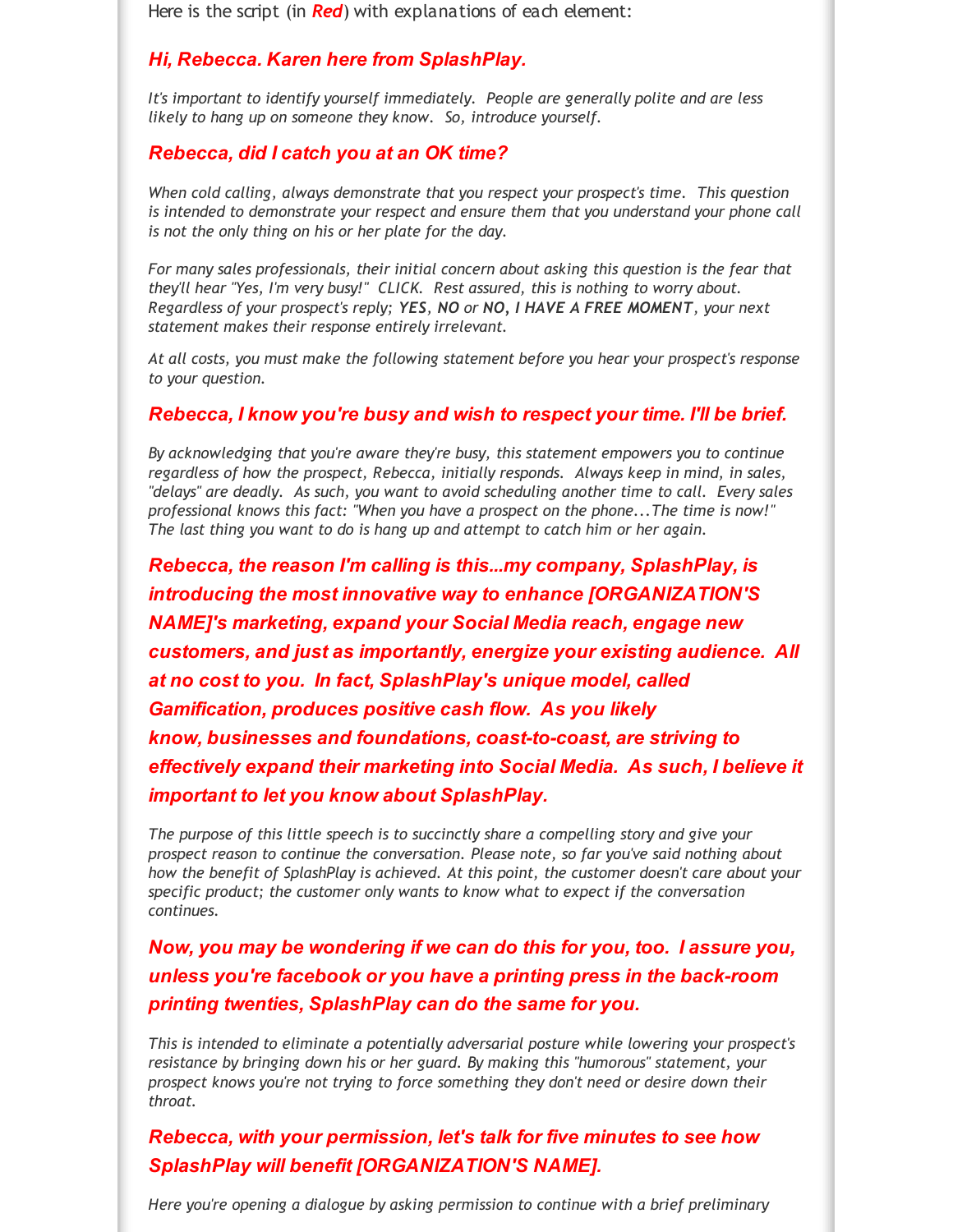*conversation.*

### *Would you be comfortable spending just a few minutes with me on the phone now, if I promise to stick to the timetable?*

*This establishes a timeline, letting the prospect know that (1) you're taking accountability* for the length of the call, (2) you respect their time, and (3) you won't try to keep him or her *on the phone longer than agreed.*

*Once you have permission to continue, you no longer have a prospect on the phone. You now have a "Prospective Customer" engaged in a conversation. Now is the time to determine if SplashPlay is a good fit for them.*

*Rebecca, SplashPlay is doing exciting things in changing the face of marketing. Very simply, SplashPlay incorporates [ORGANIZATION'S NAME]'s brand with personalized custom trivia games. That's right, trivia games! In doing so, [ORGANIZATION'S NAME] enjoys a new and innovative way to deliver your sales messages, educational messages, offers, deals, and propositions while stimulating viral growth across Social Media. I assure you, through gamification [ORGANIZATION'S NAME]'s message will stream quickly across social media. Rebecca, there is simply nothing like SplashPlay.*

*Here we lay down the gauntlet. The tone of your voice must imply that "only a fool would turn away from this opportunity."*

*Rebecca, what do you think? Does supercharging your social media efforts and taking your marketing to a new level interest you? Especially a no cost? I'm certainly happy to speak with you for as long as you wish. Also, I would like to email you a link to a short YouTube video I believe you'll enjoy.*

*You goal here is to advance this discussion to the next level by setting a face-to-face appointment or even inviting them to sign up today. You need to give your prospect the opportunity to engage further.*

#### **Something to Remember: Your Intention is to Have a Conversation**

One final, important note to keep in mind. Under no circumstance **do not read a script**. Instead, practice the script as written. Make changes to match your style and interests. Then, practice it from memory so that the words emerge naturally, as if they just popped into your head.

This process of internalizing a script has been used by professional speakers and great stage actors forever. Every actor is taught to rehearse a script until the words become part of them. It is at this point that when they speak their lines, regardless of the hundreds of performances, or thousands of times the words have been uttered, each performance appears fresh and exciting.

Also, when asking a question as part of the conversation, **stop and listen to your prospect**. You're not on the phone to plow through a script like some pitchman at a carnival or in an infomercial. When you have a prospect on the phone, this moment in time is very special. It is all about having a genuine conversation while demonstrating respect for your prospect and enthusiasm for your product. It is not about getting the words out of your mouth as quickly as possible.